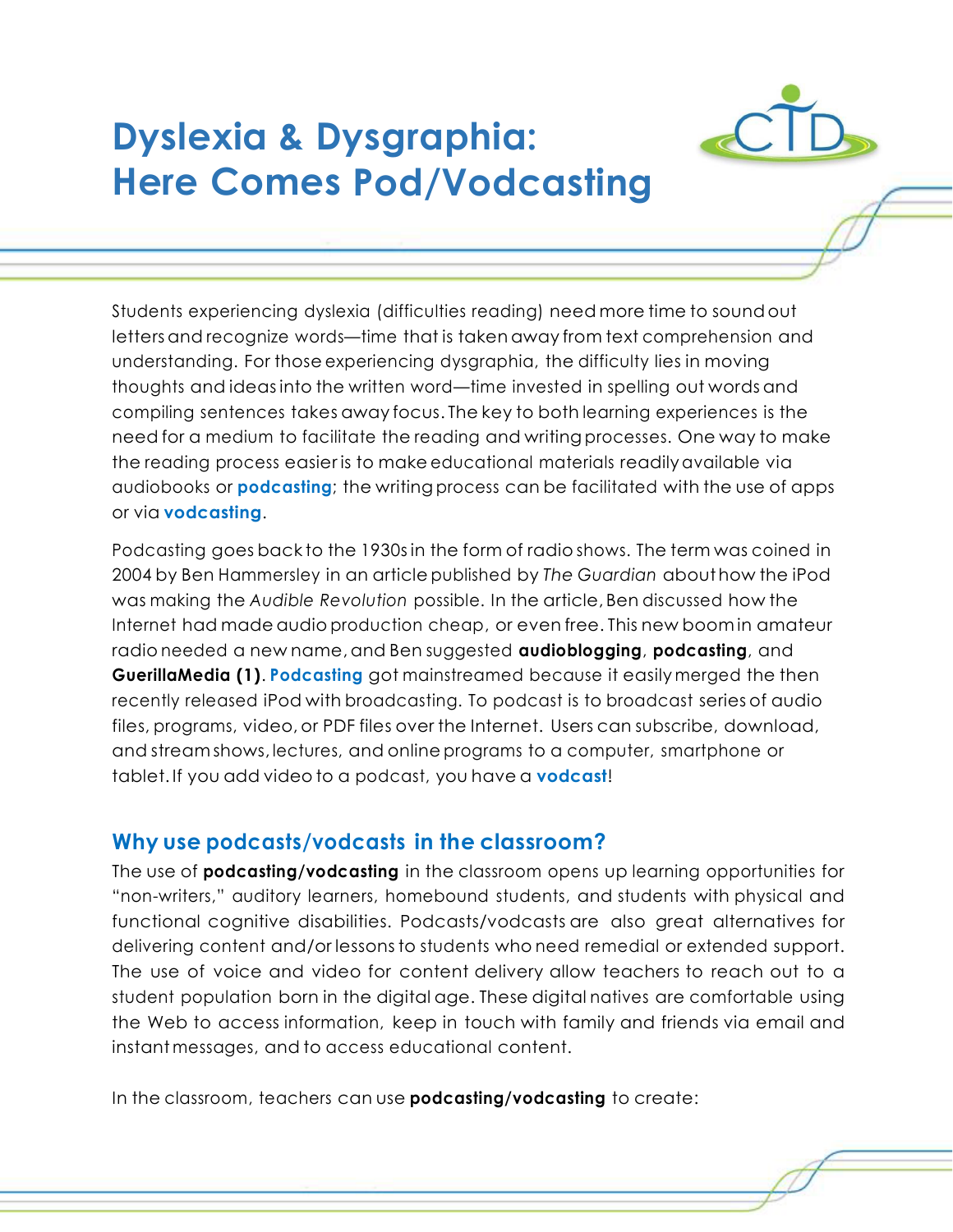- 1. Accessible Instructional Materials (AIMs) for the deaf/hard-of hearing and visually impaired
- 2. Videos to support explicit instruction for students with physical and functional cognitive disabilities
- 3. Audio assessment of students' reading fluency or foreign language pronunciation activity
- 4. Flipped classrooms where audio and video files are made available offline
- 5. Archive of lessons for reference and/or clarification on a subject
- 6. Stimulate learning and give direct access to information
- 7. Assign group projects that require incorporating audio/video to interview each other, tell stories, create newscasts, hold debates, or run radio shows

**Podcasting/vodcasting** can also be used as a community outreach tool to:

- 1. Keep in touch with parents, share students' work, and keep absent students upto-date with class lectures, homework assignments and handouts
- 2. Create classroom instructions for substitute teachers
- 3. Create school announcements and post them on their website

## **What is in it for students?**

The consistent use of podcasts/vodcasts increase students' focus and develop independent learning skills, promote the use of alternative technology/tools to access and deliver information and content, and create alternative ways to communicate with school, family, and the community at large.

# **Creating podcasts/vodcasts**

The creation and production of a podcast/vodcast involves a wide range of technology related skills and increased content mastery. For the production of a podcast/vodcast, students use and develop various skills:

- 1. Improve listening skills and enhance learning by targeting each child's interest
- 2. Develop collaborative skills for easy sharing of information
- 3. Become active visual learners through videos and PDFs, and auditory learners through audio clips
- 4. Develop researching, writing, and speaking skills to effectively deliver content and information
- 5. Solve problems, manage time, investigate and choose attention grabbing images and vocabulary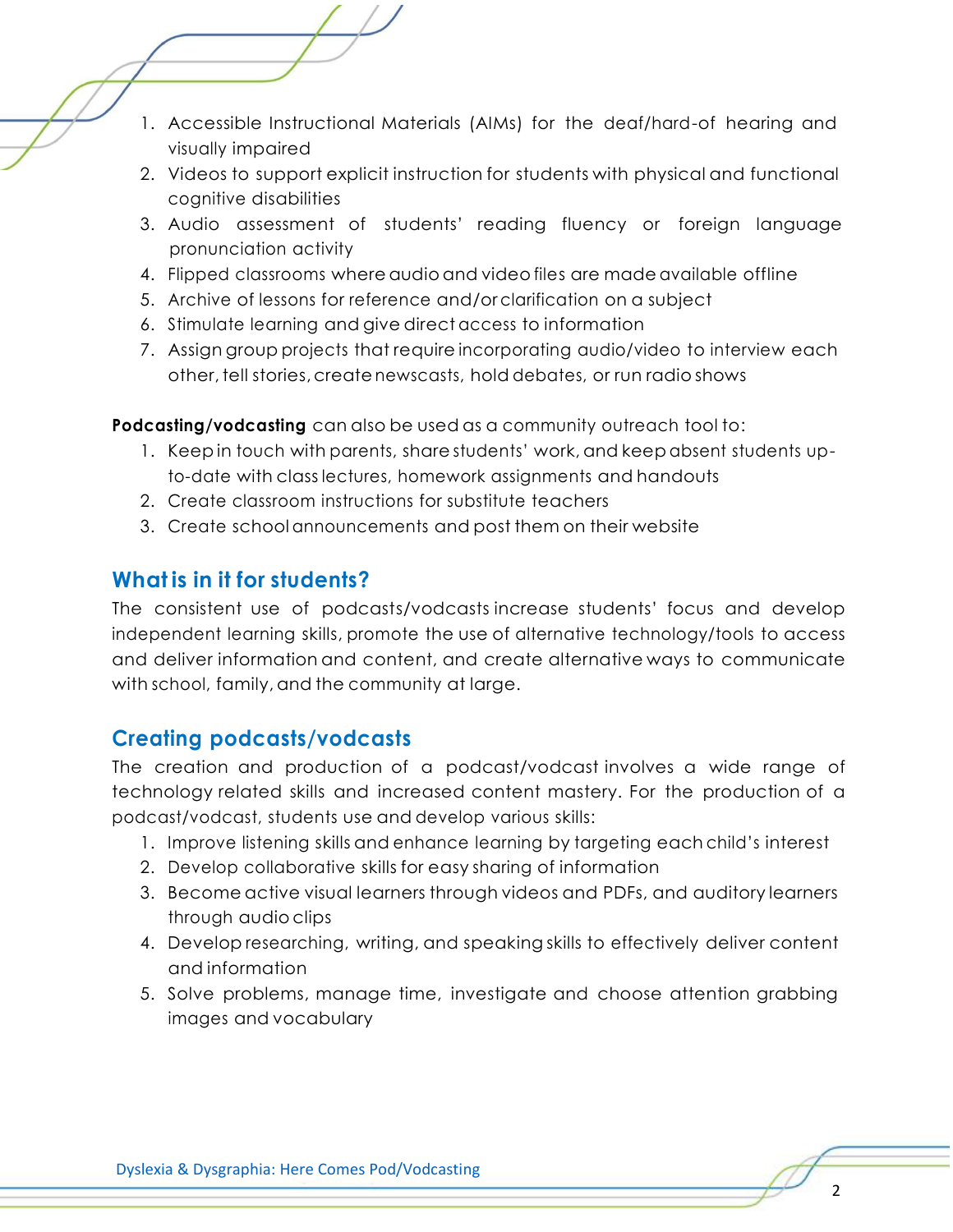### **Getting Started**

To use podcasting/vodcasting effectively and efficiently, all you need is a microphone, audio recording software and a platform to publish your product.

- 1. **Record it:** It is important to record the podcast/vodcast using *MP3* file formatting because it is widely used and produces good audio quality. To record a podcast, you will need an application or an open source like Audacity or GarageBand; to create videos, you will need iMovie or Windows Moviemaker.
- 2. **Upload it:** Submit the podcast/vodcast to educational directory services such as iTunes Music Store, Education Podcasts, GoogleDrive and SchoolTube.

### **Copyright Issues**

Copyright covers intellectual property—that includes authorship of any literary works, tables, photographs, sound and video, broadcasts and software. In the creation of your podcast/vodcast you **MAY** use materials without permission **IF**:

- 1. Work is licensed under the Creative Commons Agreement: <http://search.creativecommons.org/>
- 2. You have created the work yourself.
- 3. Use of a link to a third party webpage (but not the web page content itself)

#### **Royalty-Free Music**

Students like to add music to their work, be it a short story, an essay, or a short documentary. The following sites offer copyright free music. Make sure, however, to give credit.

- 1. **ccMxter**: Tons of music that falls under the Creative [Commons](http://creativecommons.org/) license,
- 2. **Public Domain 4U:** All music that is in public domain has an expired copyright. Public domain music, video and other content can be used in your podcast/vodcast.
- 3. **Musopen:** Like **Public Domain 4U**, this site offers music with expired copyright.
- 4. **Incompetech**: Music that is free to use for video soundtrack.
- 5. **DanoSongs**: is a composer site. You can use the songs for free **IF** you place a link to the site or credit the composer in your podcast/vodcast.
- 6. **Free Soundtrack Music**: Royalty-free to use in multimedia productions. Some of the music is "FREE" and can be easily downloaded and added to your podcast/vodcast.

Selected sources: Audible revolution *The Guardian*: <http://www.theguardian.com/media/2004/feb/12/broadcasting.digitalmedia>

Dyslexia & Dysgraphia: Here Comes Pod/Vodcasting